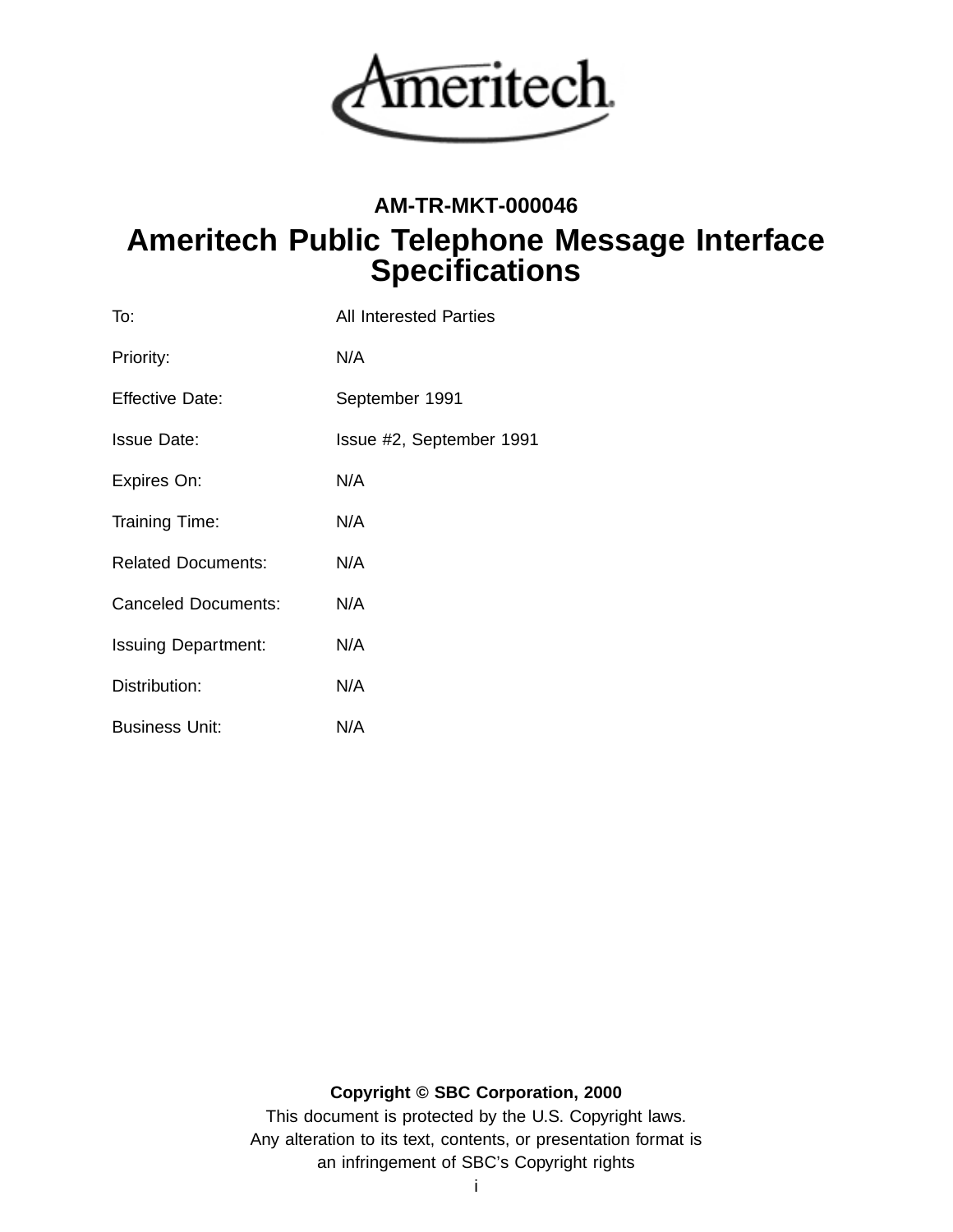#### **Table of Contents**

| 1. | General | 3                             |                                        |   |
|----|---------|-------------------------------|----------------------------------------|---|
|    | 1.1.    |                               | <b>PTMDS SERVICE</b>                   | 3 |
|    | 1.2.    |                               | <b>Change and Reissue</b>              | 3 |
| 2. |         | <b>PTMDS Description</b><br>4 |                                        |   |
| 3. |         | <b>PTMDS Protocol</b><br>4    |                                        |   |
|    | 3.1.    |                               | Network - Host Provider Protocol       | 4 |
|    |         |                               | 3.1.1. DTMF Specifications             | 4 |
|    |         |                               | 3.1.2. Host Answer                     | 5 |
|    |         | 3.1.3.                        | <b>Network Response</b>                | 5 |
|    |         |                               | 3.1.4. Host Validation                 | 5 |
|    |         | 3.1.5.                        | Network Response - Valid Transaction   | 6 |
|    |         | 3.1.6.                        | Network Response - Invalid Transaction | 6 |
| 4. |         | References                    |                                        | 6 |

## **Copyright © SBC Service, Inc. 2000**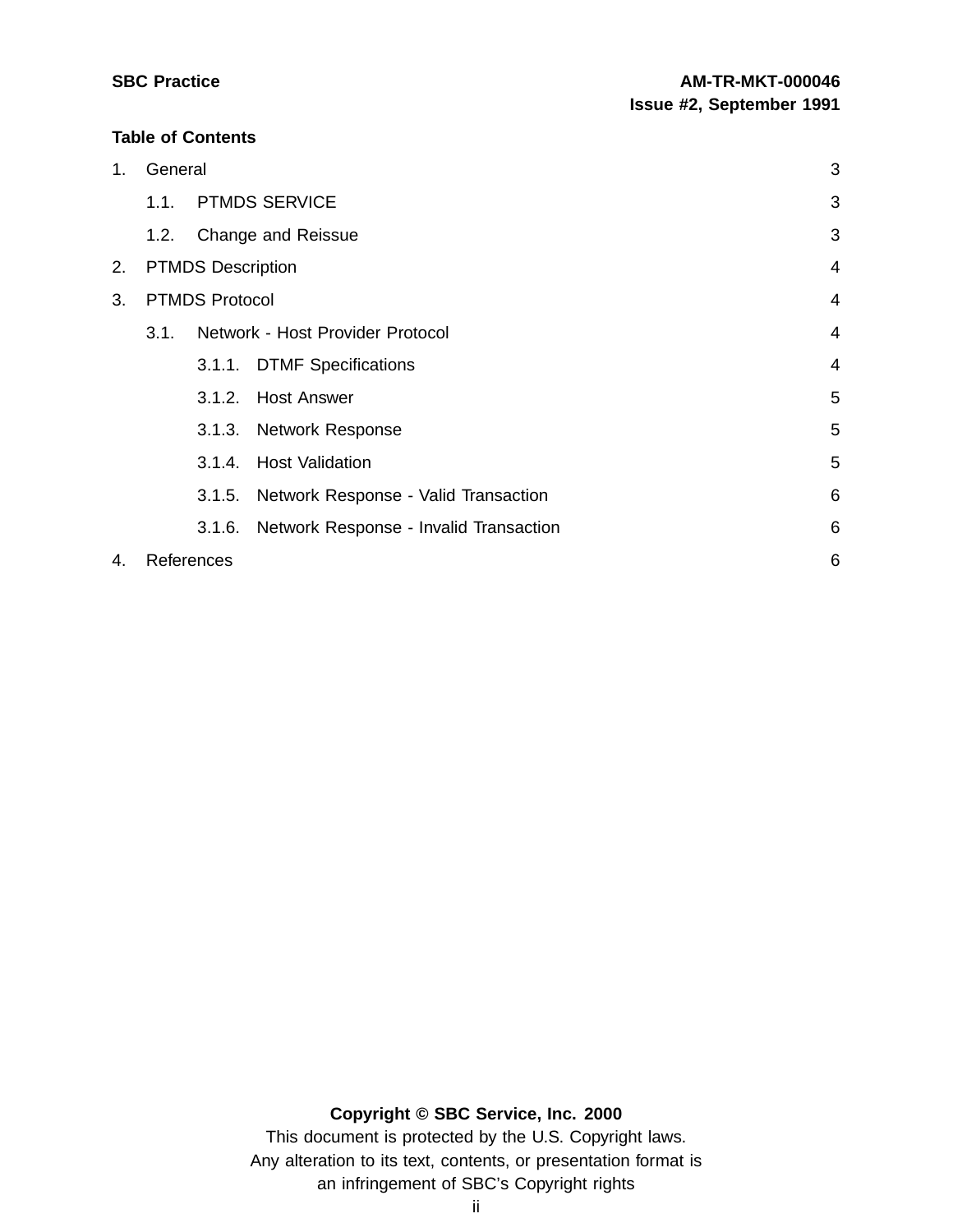## **TECHNICAL REFERENCE NOTICE**

This Technical Reference is published by Ameritech to provide a technical description of the Ameritech Public Telephone Message Delivery Service.

Ameritech reserves the right to revise this document for any reason including, but not limited to, conformity with standards promulgated by various agencies, utilization of advances in the state of the technical arts, or the reflection of changes in the design of any equipment, techniques or procedures described or referred to herein.

**AMERITECH MAKES NO REPRESENTATION OR WARRANTY, EXPRESS OR IMPLIED, WITH RESPECT TO THE SUFFICIENCY, ACCURACY, OR UTILITY OF ANY INFORMATION OR OPINION CONTAINED HEREIN. AMERITECH EXPRESSLY ADVISES THAT ANY USE OF OR RELIANCE UPON THIS TECHNICAL REFERENCE IS AT THE RISK OF THE USER AND THAT AMERITECH SHALL NOT BE LIABLE FOR ANY DAMAGE OR INJURY IN-CURRED BY ANY PERSON ARISING OUT OF THE SUFFICIENCY, ACCURACY, OR UTILITY OF ANY INFORMATION OR OPINION CONTAINED HEREIN.**

This document is not to be construed as a suggestion to any manufacturer to modify or change any of its products, nor does this document represent any commitment by Ameritech or any Ameritech operating company (AOC) to purchase any product, whether or not it provides the described characteristics.

Ameritech does not recommend products, and nothing contained herein is intended as a recommendation of any product to anyone.

Nothing contained herein shall be construed as conferring by implication, estoppel, or otherwise any license or right under any patent, whether or not the use of any information herein necessarily employs an invention of any existing or later issued patent.

Ameritech reserves the right not to offer any or all of these services and to withdraw any or all of them at any future time.

Document may be ordered from Ameritech by contacting the Document Order Center at (847) 248-4324.

### **Notice of Changed Ameritech Interface Public Telephone for Message Delivery Service**

This is the second issue of the Public Telephone Message Delivery Service network interface. This issue describes a new interface which will be used to provide the service; it replaces the interface defined in Issue 1.

### **Copyright © SBC Service, Inc. 2000**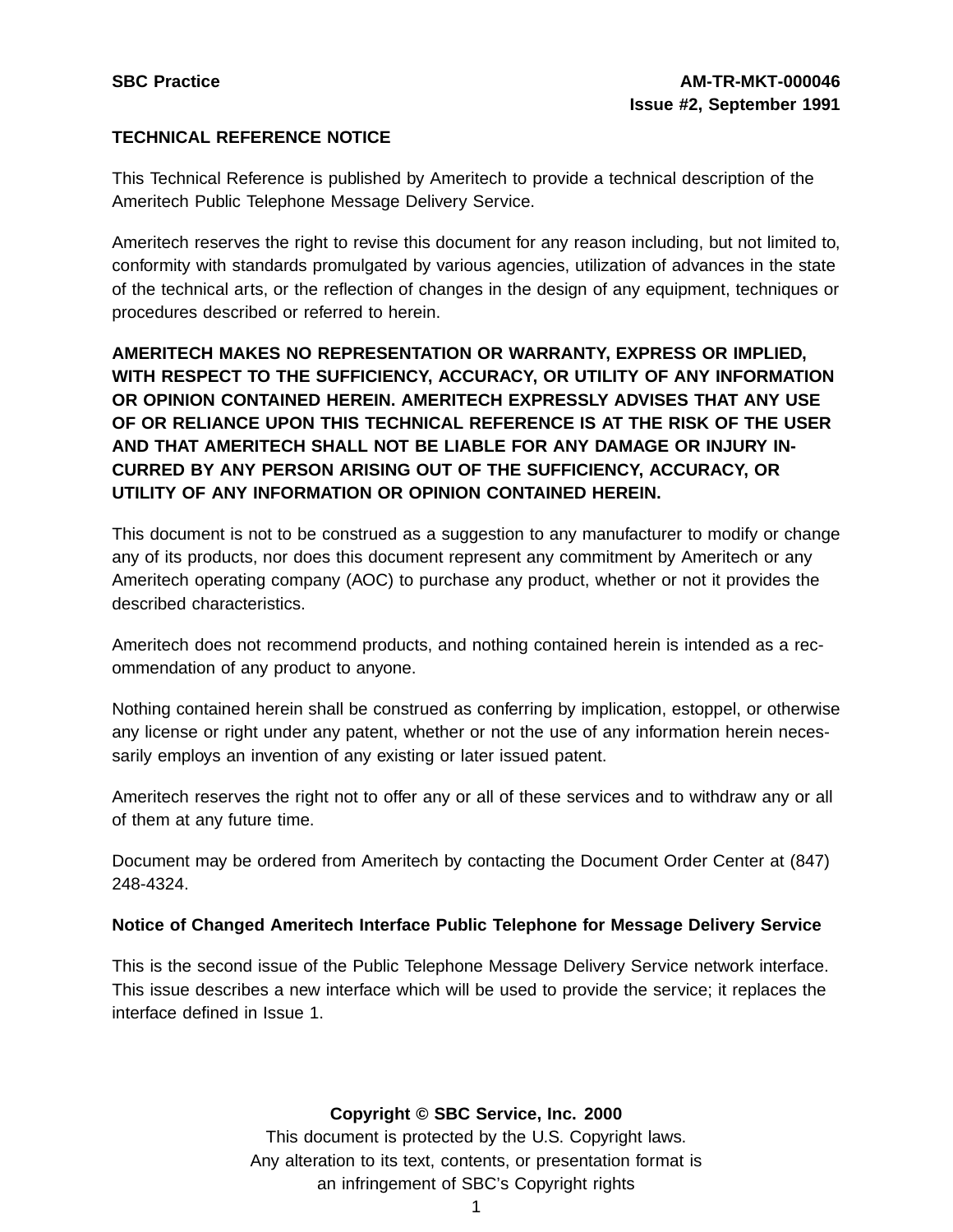Public Telephone Message Delivery Service will be deployed major public telephone market areas in the Ameritech region to provide voice messaging capability to persons calling from Ameritech public telephones.

Deployment is planned for the second quarter of 1992.

#### **Copyright © SBC Service, Inc. 2000**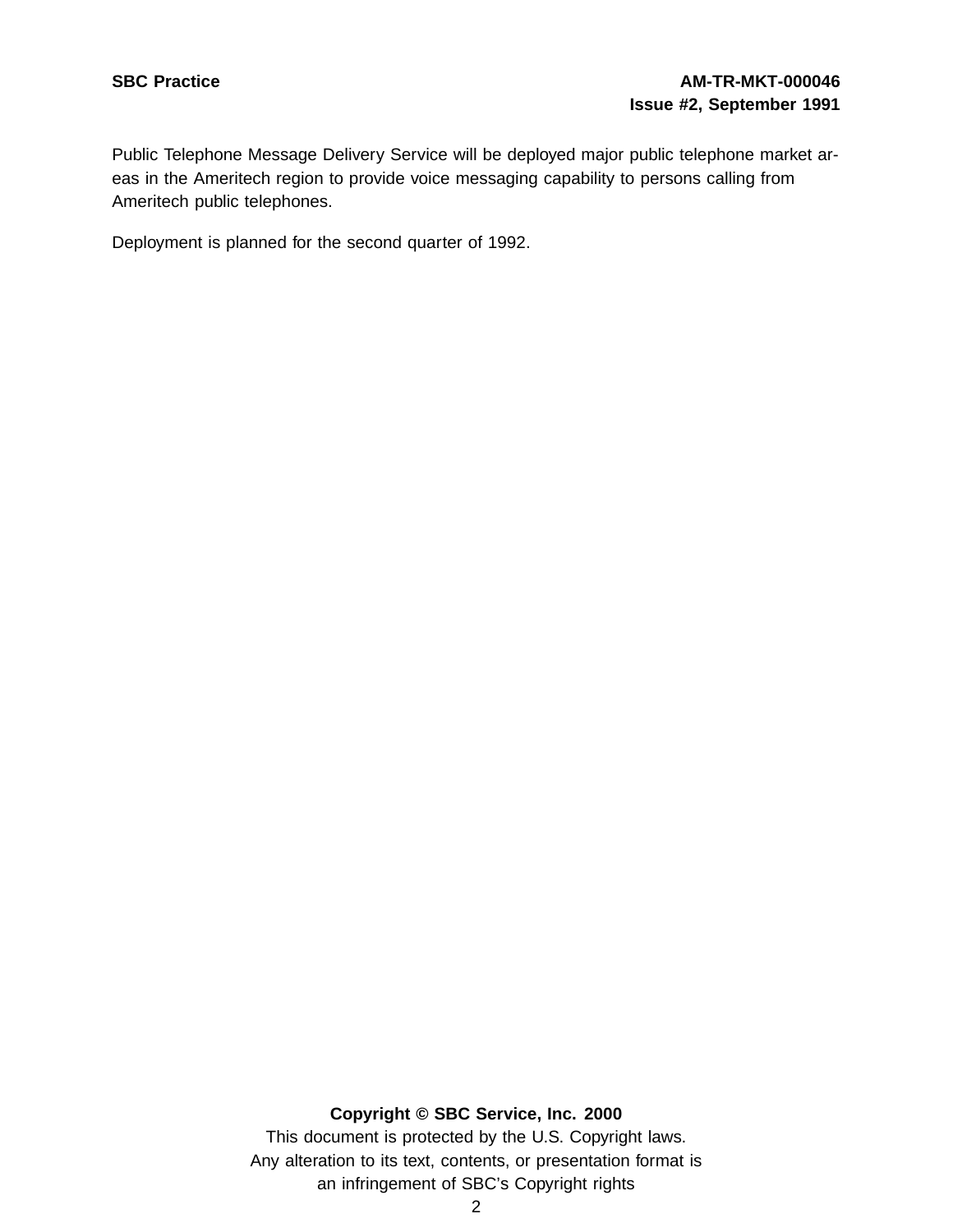## **1. General**

This document describes the interface specifications for the Ameritech Public Telephone Message Delivery Service (PTMDS). Specifications are provided for a Voice Messaging provider interface as shown on Figure 1.

## **1.1. PTMDS SERVICE**

The telephone company provides: 1) an announcement and call forwarding capability, 2) a capability that forwards information on the called and calling parties, and 3) a billing capability. The interface supporting the second capability is described in this interface specification.

## **1.2. Change and Reissue**

This document is being issued as issue 2 to describe a new interface specification to be used in limited applications within the Ameritech region. Issue 1 of this document described a technical arrangement that Ameritech has elected to no longer deploy.



Figure 1 **Public Telephone Message Delivery Service** 

### **Copyright © SBC Service, Inc. 2000**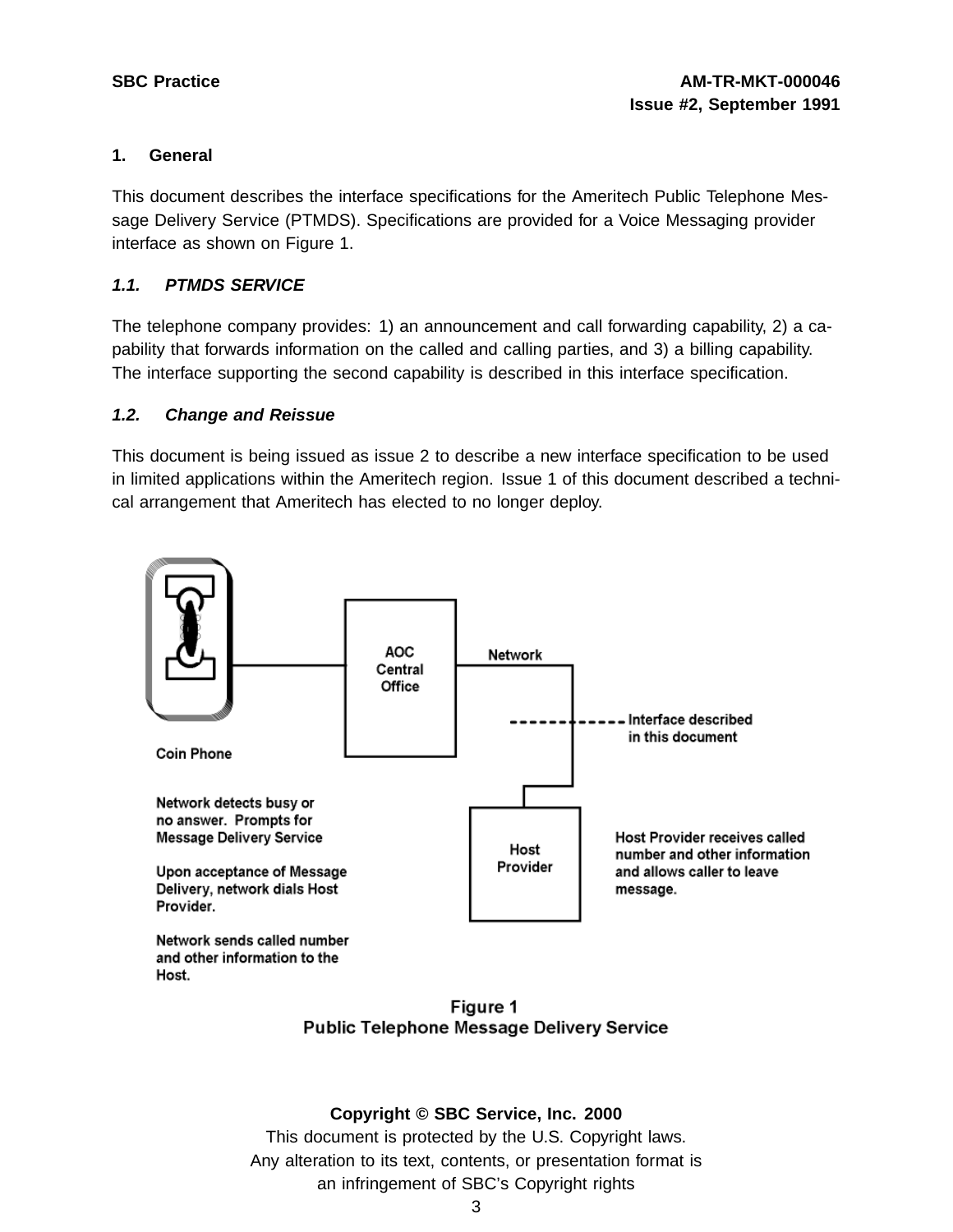## **2. PTMDS Description**

PTMDS provides the underlying basic services so that a voice messaging provider may offer a means for public coin telephone users to leave a recorded message for later delivery when encountering a busy or no answer condition. The network monitors for a ring no answer or busy condition on each call. In the case of ring no answer, the announcement to the caller will be provided after an optional number of rings (3, 4, or more as designated at the discretion of the telephone company). When a busy is detected, the announcement will be provided immediately. The network provides an announcement of the type; "THE PARTY YOU CALLED (IS BUSY) (DID NOT ANSWER). TO LEAVE A MESSAGE IN YOUR OWN VOICE, PLEASE (PRESS STAR) (DEPOSIT AN ADDITIONAL 50 CENTS)".

The coin telephone user accepts by depositing the required additional amount of money (on a sent paid call) or pressing STAR, the network disconnects the called party. The network then automatically reoriginates and dials the Host Provider's telephone number. The voice messaging and forwarding functionality (Host Provider) will be provided by an outside vendor.

If the network is unable to reach the Host Provider, the following type of message will be given, "SORRY, THE VOICE MESSAGE SERVICE IS NOT AVAILABLE AT THIS TIME". The network disconnects the call and if coins were deposited, they are returned.

## **3. PTMDS Protocol**

### **3.1. Network - Host Provider Protocol**

After service acceptance by the caller, the network terminates the original call and reoriginates, receives dial tone and dials the telephone number of the Host Provider. The following protocol can be supported over any standard analog switched voice connection to the network.

All call information (called number, call type, etc.) is transmitted to the Host Provider by DTMF digit tones.

### 3.1.1. DTMF Specifications

The following is a list of DTMF signal specifications:

- 1. DTMF Signaling Rate 85 ms +/- 10% for signal tone duration and 85 ms +/- 10% for inter-signal duration.
- 2. DTMF Tones 1 through 9, 0, \*, A, B, C and D. (Refer to Telcordia (formally Bellcore) Technical Reference TR-TSY-000506 in the Reference section at the end of this document).

# **Copyright © SBC Service, Inc. 2000**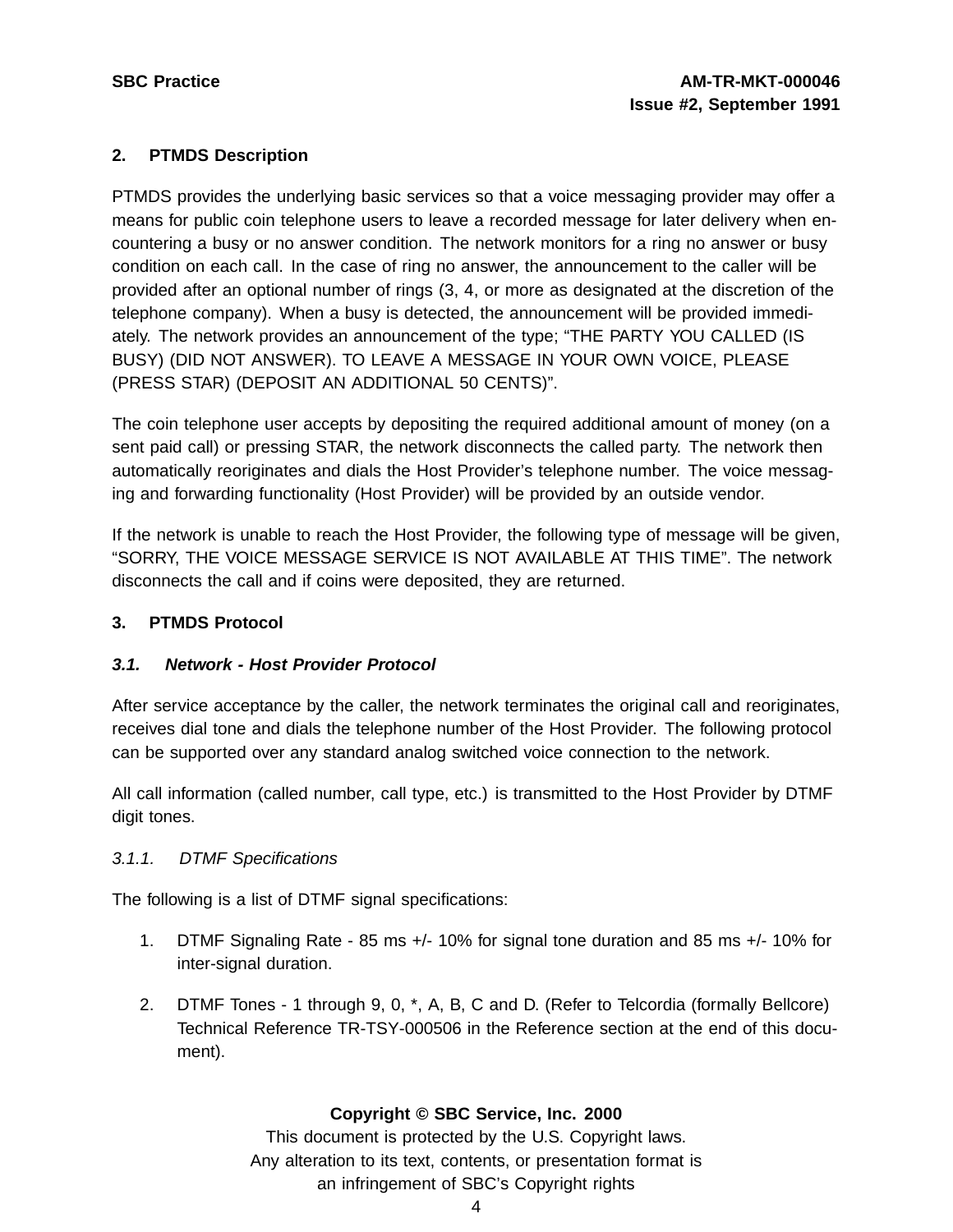## 3.1.2. Host Answer

The Host must be programmed to answer calls from the network with the DTMF tones for the "A" digit Host Startup Character".

## 3.1.3. Network Response

When the network receives the Host Startup Character (DTMF digit "A"), it sends a message of information concerning the call, using the field descriptors defined below. The packet is formatted using the following characters:

| <b>ANI</b>  | This field identifies the telephone originating the call. This field will<br>contain 10 digits.                                                                                                                                                |
|-------------|------------------------------------------------------------------------------------------------------------------------------------------------------------------------------------------------------------------------------------------------|
| User ID     | A unique 5 digit user ID code that the Host Provider uses to identify the<br>Local exchange Carrier. The Host Provider and the Local Exchange<br>Carrier jointly define this number at the time of service establishment.                      |
| Destination | This field contains the number dialed by the user. The format for this is<br>NPA-NNX-XXXX. This field will always contain ten digits. If the caller<br>dials a 7 digit telephone number, the network will insert the NPA of the<br>ANI number. |
| Account     | The account field contains the 13 to 16 digit credit card or calling card<br>number. This field will be populated if the original call was placed as<br>an 0+ calling card or credit call card.                                                |

#### <ANI>#<User ID>#<Destination>#<Account>#

Each of the fields are separated with a "#" (DTMF pound sign) and the last field is terminated with a "#".

# 3.1.4. Host Validation

The Host Provider will validate the destination telephone number (for correct format) and the account number received from the network. The transaction response is returned to the network by the Host Provider to report the validation findings and to indicate the start of the voice message store and forward operation. The Host Provider will confirm a successful message transmission from the network by sending a DTMF digit "A".

### **Copyright © SBC Service, Inc. 2000**